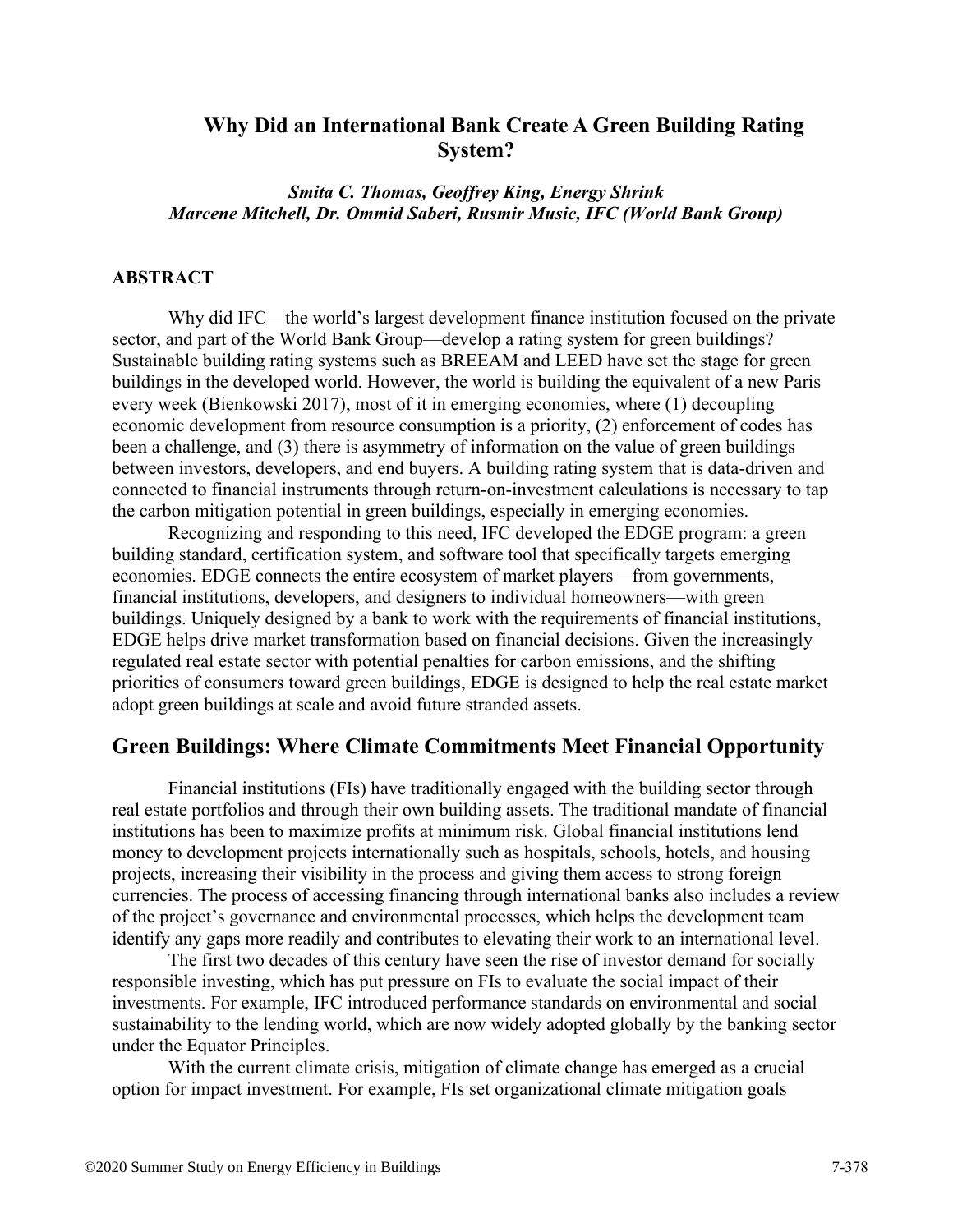including carbon reduction, both for their in-house operations and for their investments. In 2019, banks with more than \$47 trillion in assets (a third of the global industry) pledged to invest in green development (UN News 2019).

As an impact investor focused on pursuing positive social and environmental outcomes through profitable investments, IFC views the green buildings sector as a multitrillion-dollar business opportunity and an avenue to reduce energy-related emissions (IFC 2019a). IFC research shows that green buildings present the highest untapped opportunity for social impact investing via climate change mitigation. In 2016, IFC estimated that green buildings represented a \$17 trillion investment opportunity in the largest emerging economies which represented over 70% of the investment opportunity among all climate sectors; see Figure 1 (IFC 2016, 11). In a more recent report, IFC updated the investment opportunity figures for green buildings in emerging market cities to \$24.7 trillion by 2030 (IFC 2019a, viii).



Figure 1. Investment potential by region and sector (\$ billion). *Source*: IFC 2016, 11.

As seen in Figure 2, this opportunity is assessed on the basis that less than 1% share of the investment in buildings is currently spent on improving energy efficiency (IEA 2019, 23).



Figure 2. Global energy efficiency investments and total spending on buildings,  $2018$ . HVAC = heating, ventilation, and air conditioning *Source*: Adapted from IEA 2019, 23.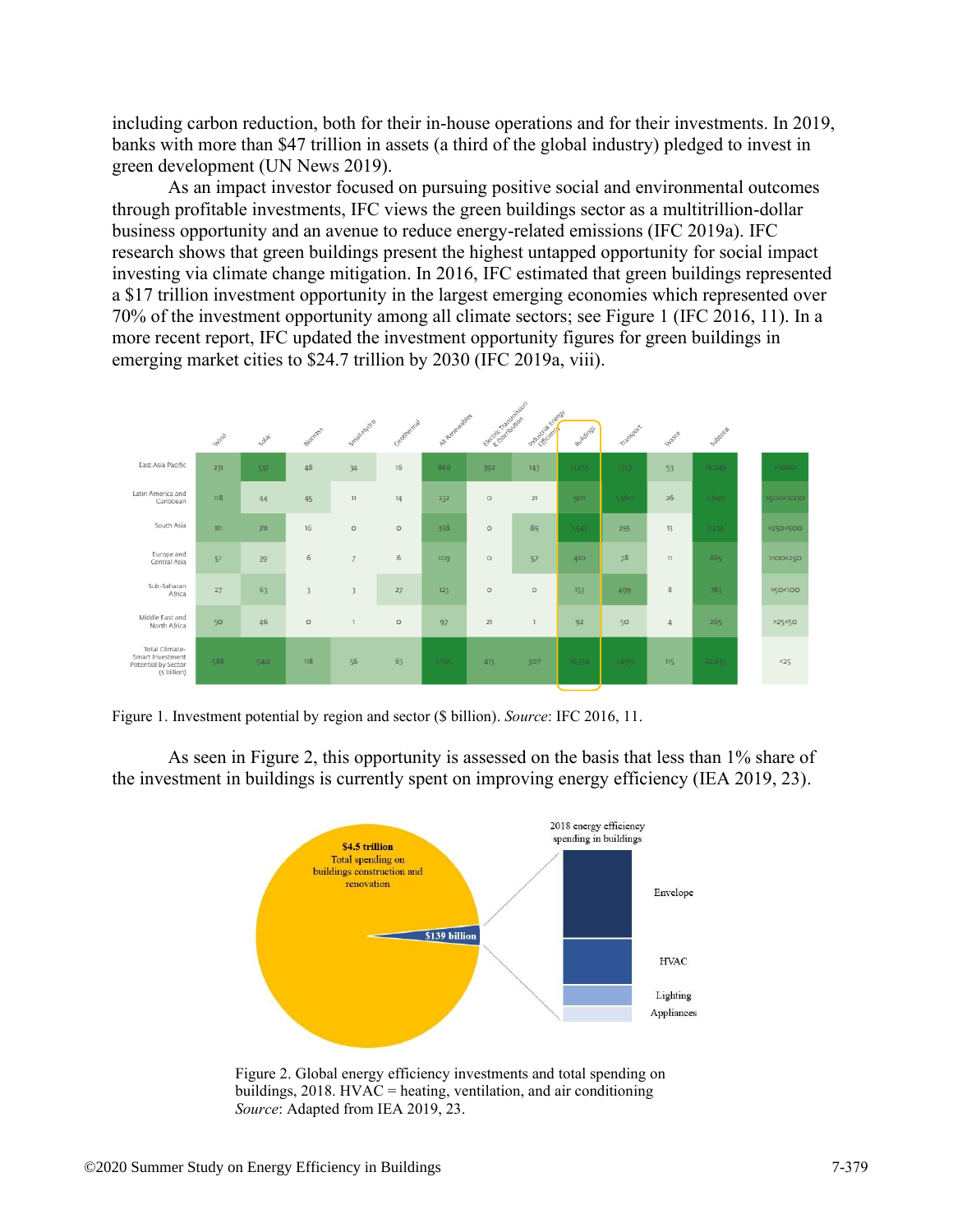Evidence indicates that green buildings are a higher-value, lower-risk asset than standard structures. Green buildings can decrease operational costs, achieve higher sale premiums and shorten sales times, command higher occupancy rates, produce higher income rental, and yield lower default risk for borrowers (IMT and Appraisal Institute 2013; UNC Center for Community Capital 2013).

Investors, owners, and tenants are beginning to recognize the clear business case and are demanding buildings that can maximize returns and minimize environmental impacts while meeting the needs of the tenants. For example, a paper published by the International Tourism Partnership identifies six business drivers for sustainability in the hotel industry: 1) Boosting profit margins through utility savings; 2) Increasing revenue through satisfying consumer preference and reducing reputational risk; 3) Future proofing investment strategies; 4) Safeguarding against regulatory risk and benefit from incentives; 5) Increasing value and validation through certification; and 6) Ensuring a long-term energy supply (International Tourism Partnership and IFC 2020).

With green buildings now evaluated as a distinct financial asset category, the economic advantage of green buildings is becoming increasingly apparent to FIs (Guin and Korhonnen  $2018$ <sup>1</sup>, further spurring their interest in green building portfolios.

The investment potential for green buildings correlates to their potential environmental impact. As seen in Figure 3, buildings represented 39% of global greenhouse gas (GHG) emissions in 2018, in a rapidly growing sector that the International Energy Agency marks as "Not on track" for meeting Paris Agreement goals (IEA 2020).



Figure 3. Impact potential for green buildings (2018 data). Buildings and construction accounted for 36% of final energy use and 39% of energy- and process-related GHG emissions in 2018. *Construction* is the portion (estimated) of overall industry devoted to manufacturing building construction materials such as steel, cement, and glass. Indirect emissions are emissions from power generation for electricity and commercial heat. *Source*: Adapted from IEA 2019, 12; building emissions total from Levin 2018.

<sup>&</sup>lt;sup>1</sup> Staff from the banking policy and data and statistics divisions of the Bank of England compared 2017 loan performance data for residential mortgages in the entire UK  $(>1.8$  million observations) with the energy performance certificates (EPCs) of the underlying properties, controlling for several factors (borrower income, etc.). They concluded that the energy efficiency of a property is a relevant predictor of mortgage risk.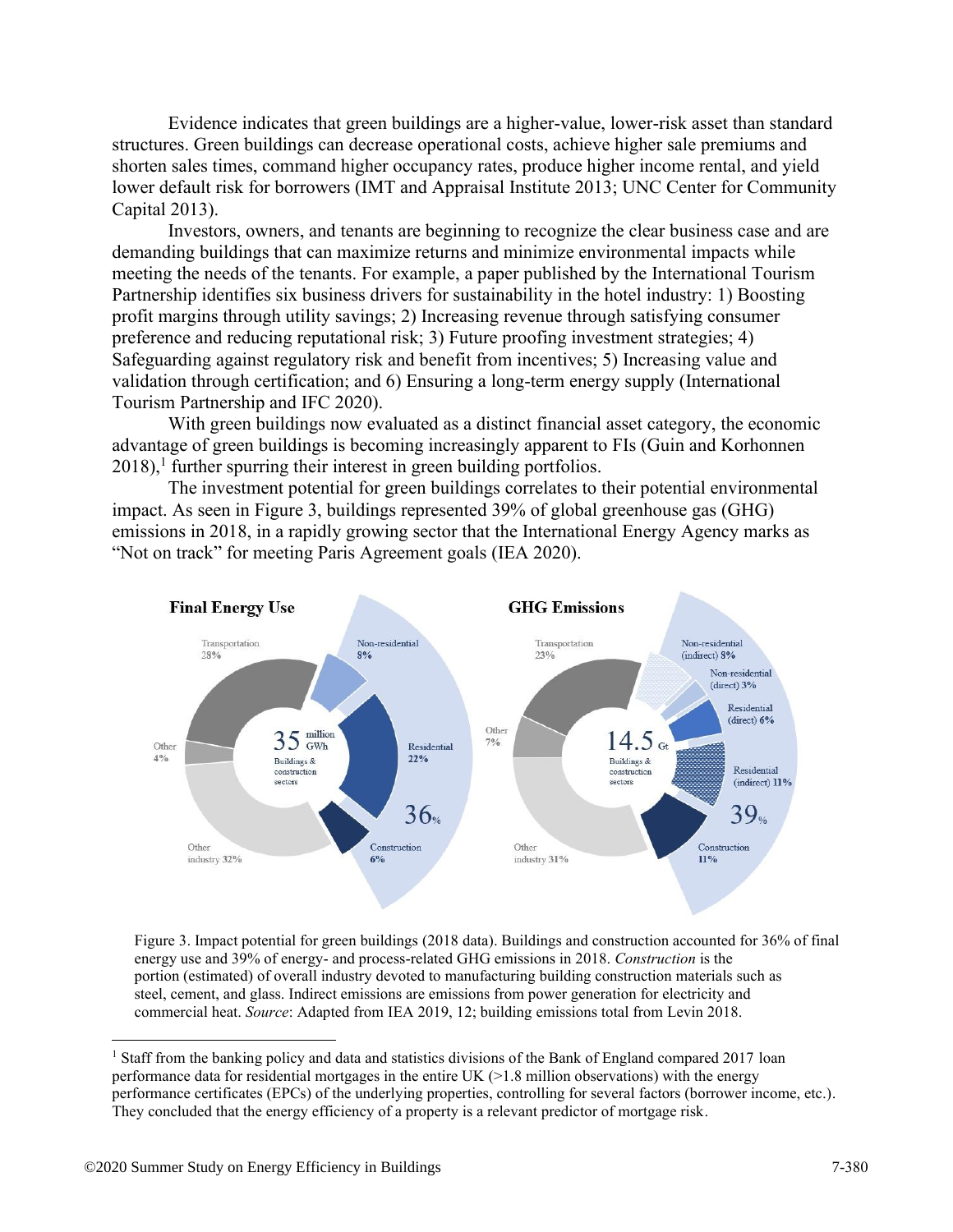Over the next five-year period (2020-2025), the World Bank Group has committed to investing and mobilizing \$200 billion to combat climate change and increasing climate finance to at least 35% of its direct financing (IFC 2019b). Similarly, the European Investment Bank (EIB) drastically increased its goals for the current decade (2021-2030) to support  $\epsilon$ 1 trillion of investments in climate action and environmental sustainability (EIB 2020). As of June 2019, IFC had invested \$5.5 billion in green buildings—\$4.5 billion in green building projects and an additional \$1 billion in financing for green homes and commercial and institutional buildings (IFC 2019a, 2).

#### **The Genesis of the Rating System: Financial Sector Needs and Market Gap**

To participate in the investment market that green buildings offer, FIs must evaluate these buildings quantitatively using a metrics-driven, numbers-based approach. In addition, FIs are increasingly utilizing new financial mechanisms such as green bonds and loans, green mortgages and leases, and green REITs. Therefore, FIs need a system that provides potential financial outcomes of investments being made in green buildings that can be easily translated into terms familiar to investment professionals such as CapEx (capital expenditure), OpEx (operational expenditure), ROI (return on investment), and NOI (net operating income).

In addition, to access international green finance and report on their own carbon reduction impacts, FIs need a system that provides GHG reduction metrics. GHG emissions from a building depend on the amount and type of energy required for building operations, as well as the emissions embedded in the construction materials of that building. FIs do not need to understand the details of building construction and energy performance. Rather, they need to view the cash flow and emissions metrics.

#### **Emerging Economies Have Unique Needs**

The need for a simple, metrics-driven system that accounts for cash flows and GHG emission reductions is especially true in emerging economies. The global floor area of buildings is expected to double by 2060; most of this growth is expected to occur in the residential sector of middle-income countries.

Meeting the demand for new buildings through green construction can spur low-carbon economic growth and create skilled jobs in emerging markets. In addition, green buildings can help investors and owners manage the risks associated with a transition to a lower carbon economy. This transition will bring regulatory, economic, and resource changes, at which point some energy-inefficient assets will no longer be profitable.

The Paris Agreement<sup>2</sup> and its ensuing requirements apply to all countries and economies. Parties seeking to meet their respective commitments under the agreement need a system that will help them make meaningful and measurable advancements in carbon mitigation regardless of their level of economic development or geographic location. Global FIs are mandated to assist emerging economies in meeting their climate goals. Governments of 136 countries mention buildings in the Nationally Determined Contributions (NDCs) submitted to date in response to the Paris Climate Agreement (IEA 2018).

<sup>&</sup>lt;sup>2</sup> The Paris Agreement (2016) builds upon the United Nations Framework Convention on Climate Change (UNFCCC) (1994) and for the first time brings all nations into a common cause to undertake ambitious efforts to combat climate change and adapt to its effects, with enhanced support to assist developing countries to do so.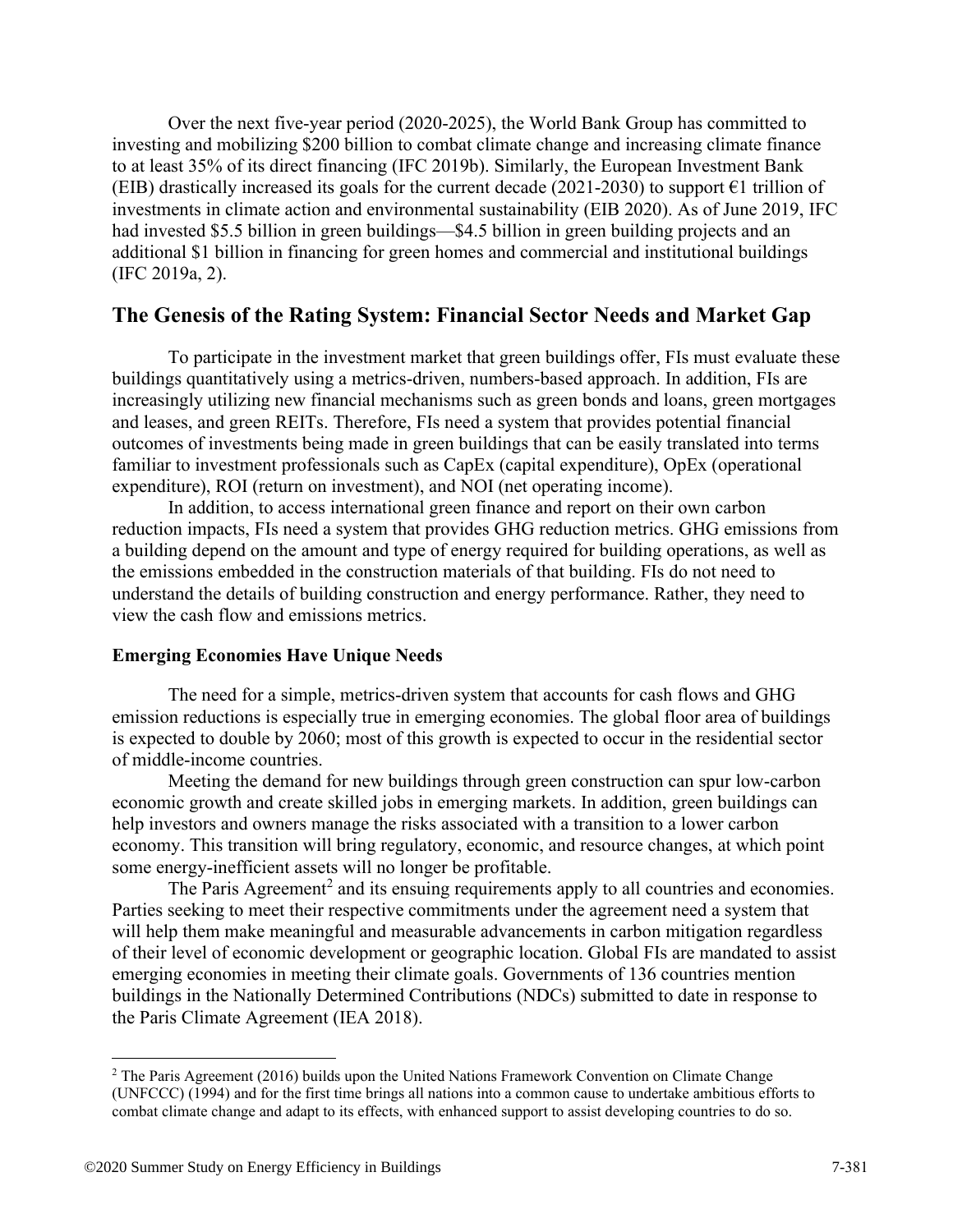Green buildings will play a pivotal role in stimulating low-carbon economic growth of emerging economies and securing a transition to clean energy.

### **Existing Rating Systems Are Designed for Leadership Rather Than Adoption at Scale**

The green buildings market saw its inception in the 1970s at a time defined by the oil crisis. Once the oil crisis was averted, interest in green buildings waned, until it re-emerged in the 1990s after the publication of the Brundtland Report, named "Our Common Future," with the development of green building rating and certification systems such as BREEAM (Building Research Establishment Environmental Assessment Method)<sup>3</sup> and the LEED (Leadership in Energy and Environmental Design) rating system by USGBC (United States Green Building Council) (Ade and Rehm 2019). These certification systems helped to meaningfully unify and standardize disparate sustainable strategies required to both define and design green buildings.

However, the existing systems for rating green buildings have several limitations when applied to the evaluation of lower to mid-market buildings from the perspective of FIs working with emerging economies. Some of these are discussed below.

**Lack of awareness and access.** Project teams working in middle-income or low-income sectors may not be aware of available international green building certification programs or the most advanced technology options. Teams in locations such as Latin America and Asia where English is not a primary language can be at a disadvantage with international certification systems offered primarily in the English language. It may also be cost prohibitive for the teams to access international expertise, licensed software packages for energy modeling, or reference standards typically required to show compliance with international certification systems.

**Financial data for green buildings not easily available.** The main reason that green buildings have not been more widely adopted is the perception of high incremental costs. According to a World Green Building Council study, the perceived premium for green building construction cost has been as high as 29% while the actual premium ranged from -0.4% to 12.5% of capital costs (WorldGBC 2013, 26). This was still the top barrier to increased green building activity, as cited in a more recent 2018 report (Dodge Data & Analytics 2018, 14).

**Resource efficiency indicators not directly accessible.** Popular industry-leading rating systems such as LEED offer comprehensive evaluation criteria for green buildings including categories such as air quality, daylighting, and views. Similarly, BREEAM, developed in the UK, assesses both environmental and social performance criteria. While these comprehensive criteria serve well to ensure that buildings are green and sustainable in the broad sense of the term, key resource metrics such as energy and water efficiency and GHG emissions remain unknown in the certification information without reviewing detailed project documentation.

**Asset quality intertwined with occupant behavior.** Some rating systems such as the ENERGY STAR rating system for buildings by the US EPA (Environmental Protection Agency) do separate out fuel efficiency as a metric. However, they do not differentiate between efficiency

<sup>3</sup> BREEAM was developed by BRE (Building Research Establishment) in the UK and assesses an asset's environmental, social, and economic sustainability performance.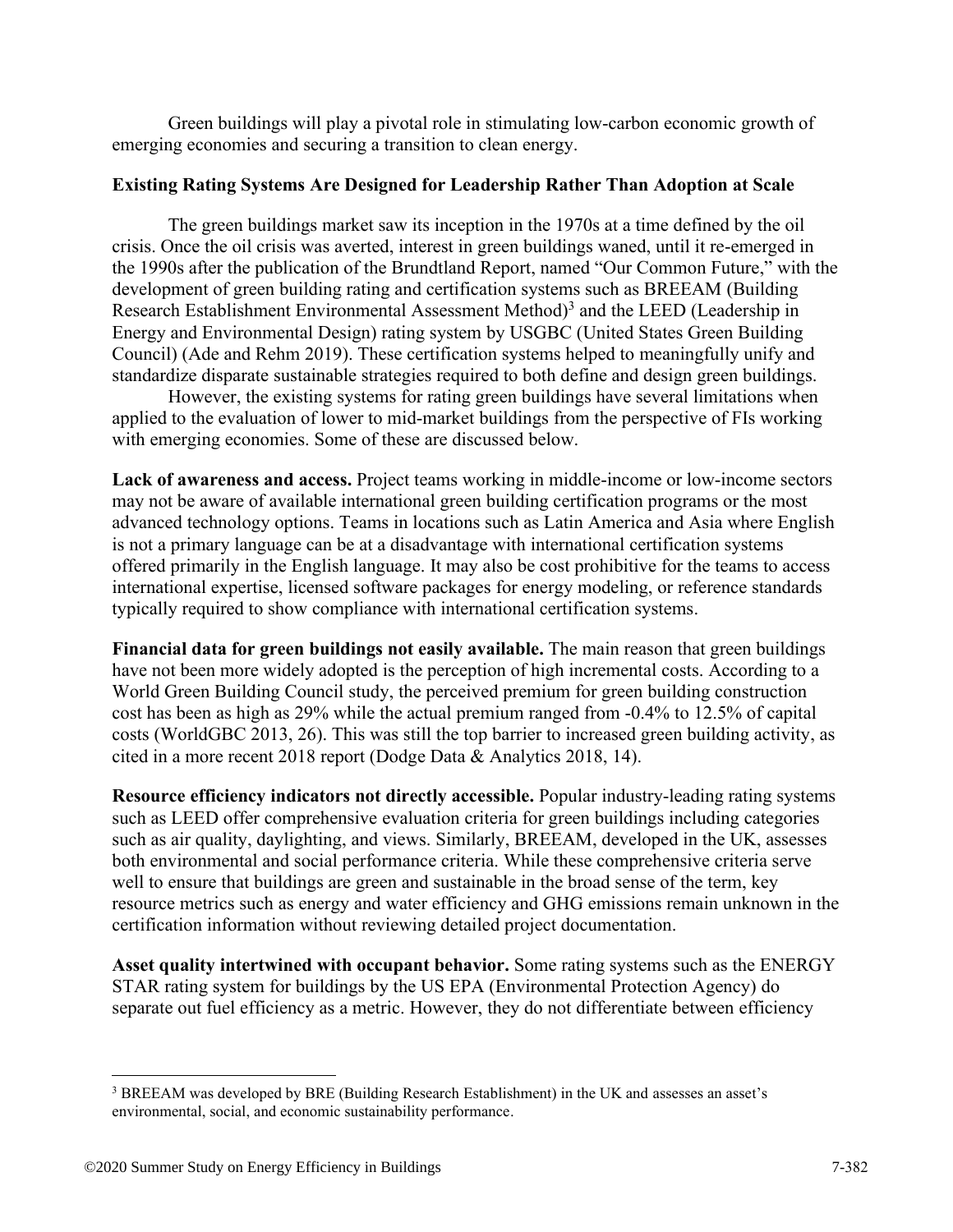achieved by the quality of the building asset versus that achieved by occupant behavior, leading to uncertainty about the persistence of savings.

**Labor and time-intensive certification process.** Typical rating systems require an array of professionals to achieve certification. The project team usually consists of engineers, building designers, and consultants who assess the physical asset, with additional specialized professionals engaged to create predictive models of the building energy performance. Information pulled together by this team is then input into separate tools for financial analyses, typically by yet another set of professionals. Existing systems also require tremendous infrastructure for design, commissioning, construction, and rating-system compliance evaluation. Building developers often do not know if they have passed the compliance criteria until their certification submittals are reviewed; this adds risk to pending financial transactions. These compounding factors require significant investment of time and money, as noted in Figure 4, making it harder for leading rating systems to scale in emerging markets.



Figure 4: Top reasons for not using a green building rating system (according to survey respondents). *Source*: Adapted from Dodge Data & Analytics 2018, 21.

**Global or developed country standards used as the baseline.** Most existing certification systems use a uniform baseline to measure their projects across the world. However, building practices differ in each market, and the same standards may not be appropriate across the board. Most global rating systems currently leading the market measure the performance of criteria against standards developed in the US and UK (Zhang et al. 2019). The same standards apply to buildings around the world for the most part regardless of their location. Emerging economies such as Nigeria, Indonesia, or Colombia — do not have base building standards or codes in line with the US or the UK standards.

According to IFC research, many rapidly growing countries such as Nigeria had no certified green buildings as of 2018, while green labels in countries such as Vietnam, Philippines, Indonesia, South Africa, and Mexico were concentrated in office buildings in the capital or large cities (EDGE 2020a). Even the relatively large absolute number of green properties in India and China pales in comparison to the total market size (EDGE 2020b).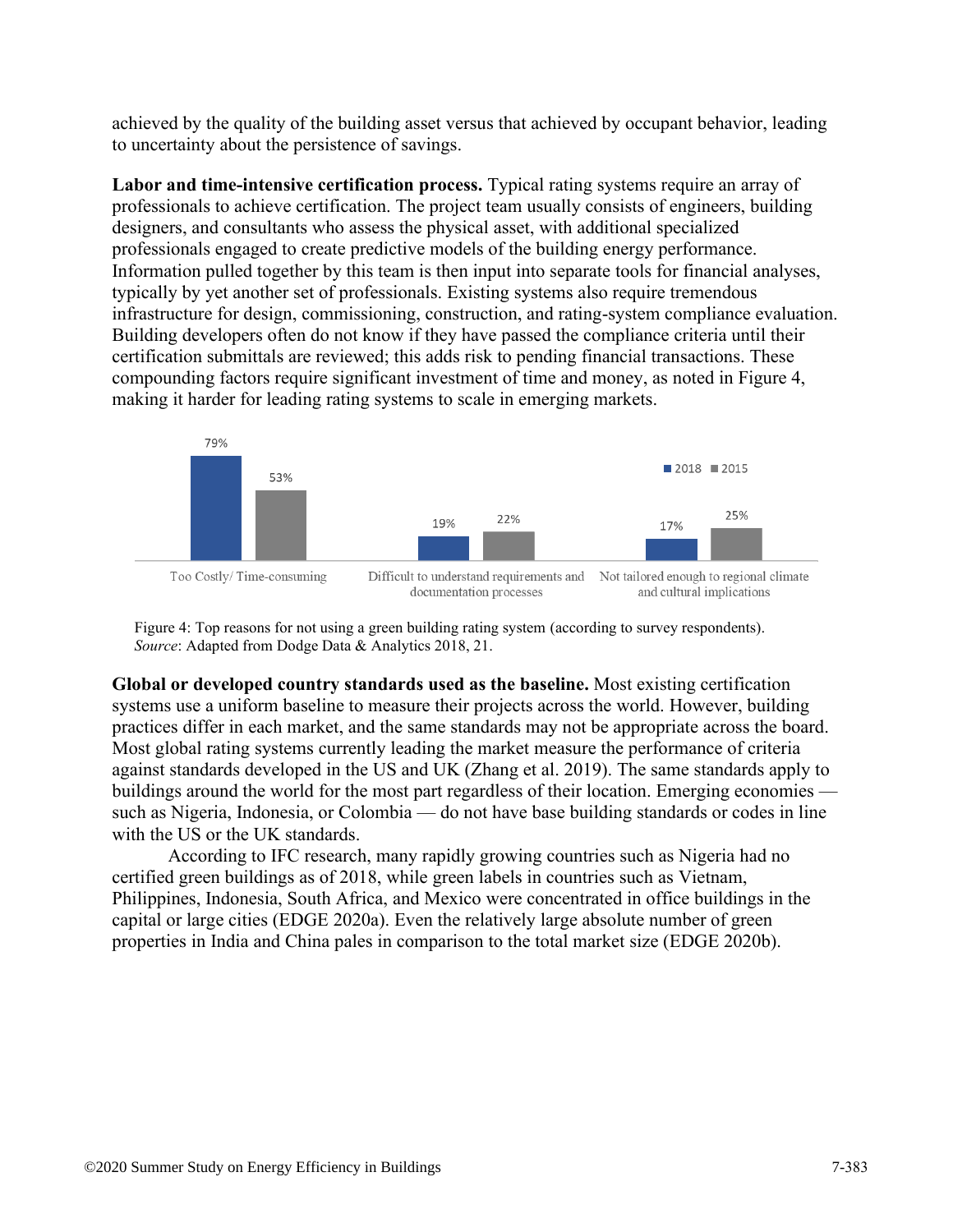# **The Needs of Banks and Mass Markets Give Rise to the EDGE Rating System**

In response to the needs of the global financial sector, IFC created the EDGE (Excellence in Design for Greater Efficiencies) rating system, incorporating an international standard set by the World Bank. EDGE was designed to serve as a numerical, economical, and efficient system for broad application in diverse global contexts, as noted in Figure 5.



Figure 5. EDGE was created to mainstream green buildings and tackle climate change. *Source*: Graphic created by IFC EDGE.

#### **Unique Features of the EDGE Green Building Rating System**

EDGE has several unique features that make it advantageous for use by global financial institutions in emerging markets. These features are listed in Table 1 and discussed below in more detail.

| Global Needs and Gaps in Green Building Rating Systems                                                     |                                                                                                                                                      |                                 | EDGE Facilitates Global Green Buildings Investments                                                            |  |  |
|------------------------------------------------------------------------------------------------------------|------------------------------------------------------------------------------------------------------------------------------------------------------|---------------------------------|----------------------------------------------------------------------------------------------------------------|--|--|
| limitations<br>markets<br>emerging<br>systems have<br>$\Xi$<br>adoption<br>rating<br>for broad<br>Existing | Local lack of awareness / access to international<br>certification programs and technology platforms                                                 | system                          | -Local market stakeholder consultations<br>-Free online, easy-to-use, multi-language<br>certification platform |  |  |
|                                                                                                            | Financial data for green buildings is not part of<br>assessment or reporting mechanisms and is not<br>readily available                              | adoption                        | -Numerical platform with cashflow view<br>-Metrics-driven system with quantitative savings                     |  |  |
|                                                                                                            | Resource efficiency indicators not directly<br>accessible                                                                                            | affordable rating<br>building:  | -Solely focused on resource efficiency<br>-Automated reporting of metrics (e.g., emissions)                    |  |  |
|                                                                                                            | Asset quality intertwined with occupant behavior                                                                                                     | green<br>and                    | Rates asset independent of occupant behavior to<br>reduce the risk of lack-of-persistence in savings           |  |  |
|                                                                                                            | -Fragmented set of actors required to implement<br>-Lengthy and complex certification process<br>-Substantial organizational infrastructure required | accelerates<br>fast,<br>simple, | Simplified one-stop shop for green building<br>standard, software platform, and certification system           |  |  |
|                                                                                                            | Limits in scaling across the mass market                                                                                                             | EDGE<br>$\mathfrak{a}$          | Aimed at mass-market commercial and residential<br>buildings, even affordable housing                          |  |  |
|                                                                                                            | Use of global / developed country standards as the<br>baseline for emerging economies                                                                | $\sin x$                        | -Local market contexts used for baselines<br>-Alignment with global standards                                  |  |  |

Table 1. EDGE as a tool for global mass-market green buildings adoption

*Source*: Created by authors.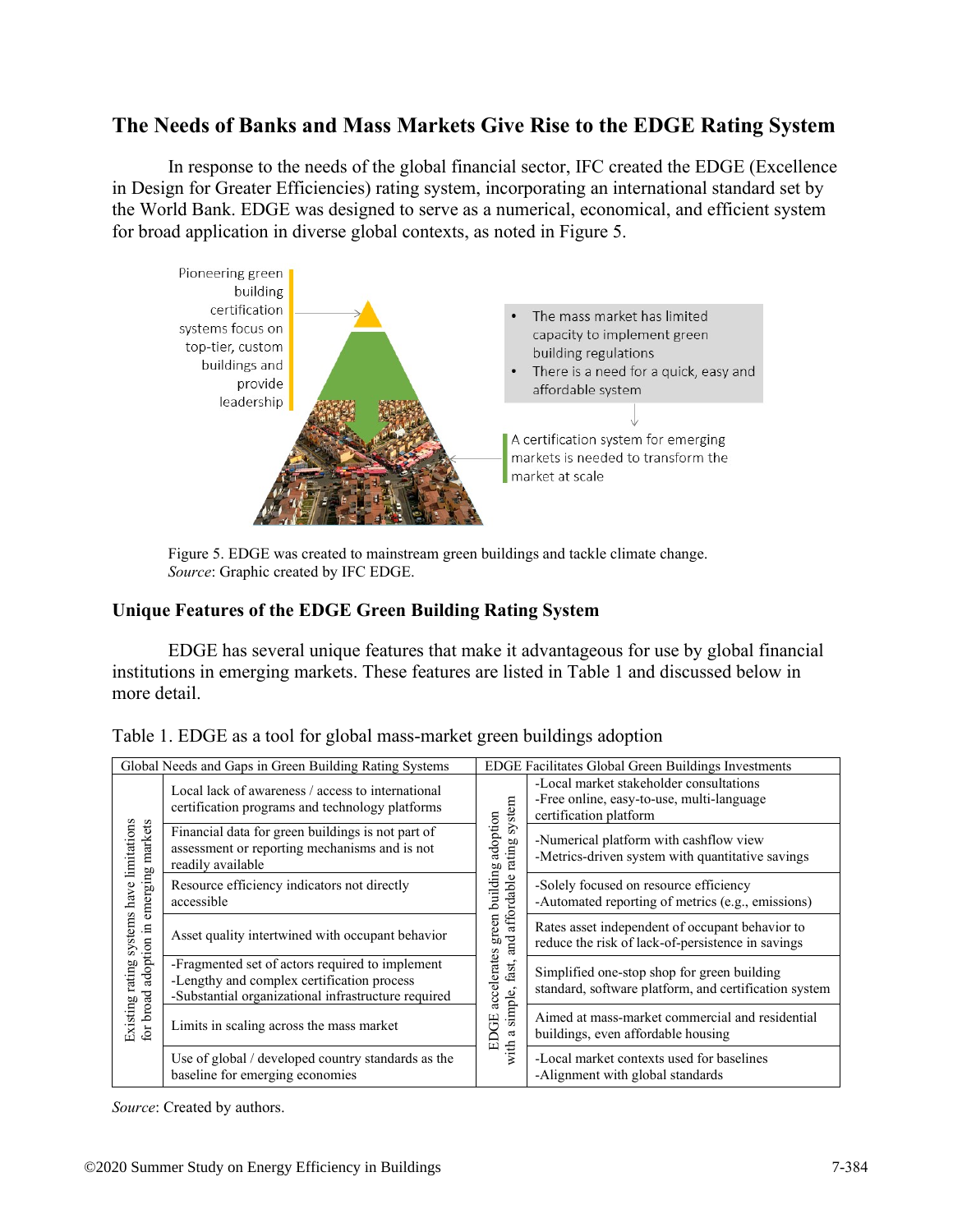**Numerical platform with cashflow view.** The requirements for EDGE certification are numbers-based and intentionally kept simple. To focus solely on resource efficiency, EDGE purposefully excludes elements — such as light pollution, views, waste management, location and transportation, social performance criteria, and universal accessibility — that other green building rating systems might cover. Behavioral measures are also excluded to ensure that buildings maintain their expected performance regardless of occupant behavior, reducing the risk associated with the expected performance of a building.

To be EDGE-certified, buildings must demonstrate predicted performance improvements of 20% above the baseline in each of three categories: Energy, Water, and Embodied Energy in Materials. With a focus on the mass market, the bar is kept sufficiently low to make it readily achievable, yet high enough to attain meaningful reductions via volume. Additional plaudits are awarded to buildings that achieve a 40% reduction in Energy (EDGE Advanced certificate) or go even further to reach carbon neutrality (Zero Carbon certificate).

EDGE evaluates the building in terms of quantifiable metrics: energy savings measured in kilowatt-hours (kWh), water savings measured in liters, and embodied carbon emissions measured in megajoules (MJ). EDGE converts all fossil-fuel-based emissions to tons of carbon for easily viewing GHG emissions reductions. In addition, EDGE provides cash flow metrics. Expected monthly expenditures on utilities, savings in utility bills, expected capital investment, and payback period are calculated automatically in the EDGE software application. All these metrics are visually displayed in a results bar at the top in the EDGE App interface. Category metrics are graphically rendered, and the EDGE certificate depicts the metrics to easily view and capture this information critical to bankers. Figure 6 shows a screen capture of the web-based EDGE software.



Figure 6. A screenshot of the web-based EDGE App shows the results bar positioned on top. *Source*: EDGE 2020c.

**Local market context.** Rather than using global universal benchmarks, EDGE customizes the baseline to the local context. EDGE defines the baseline as the "standard construction practice currently prevalent in a region (e.g., city, district, or state) over the previous three years for the specific building type being evaluated." To keep the EDGE standards relevant, baseline reviews are undertaken every 3-5 years, if needed.

Even though the same requirement of 20% savings applies globally, using a local baseline means that buildings must demonstrate 20% improvement over their counterparts in their local context. For example, in the UK an EDGE certified building must be 20% more efficient than buildings following the current building regulations, which are close to zero carbon buildings. In Nigeria, a building can get EDGE certified by only being 20% better than current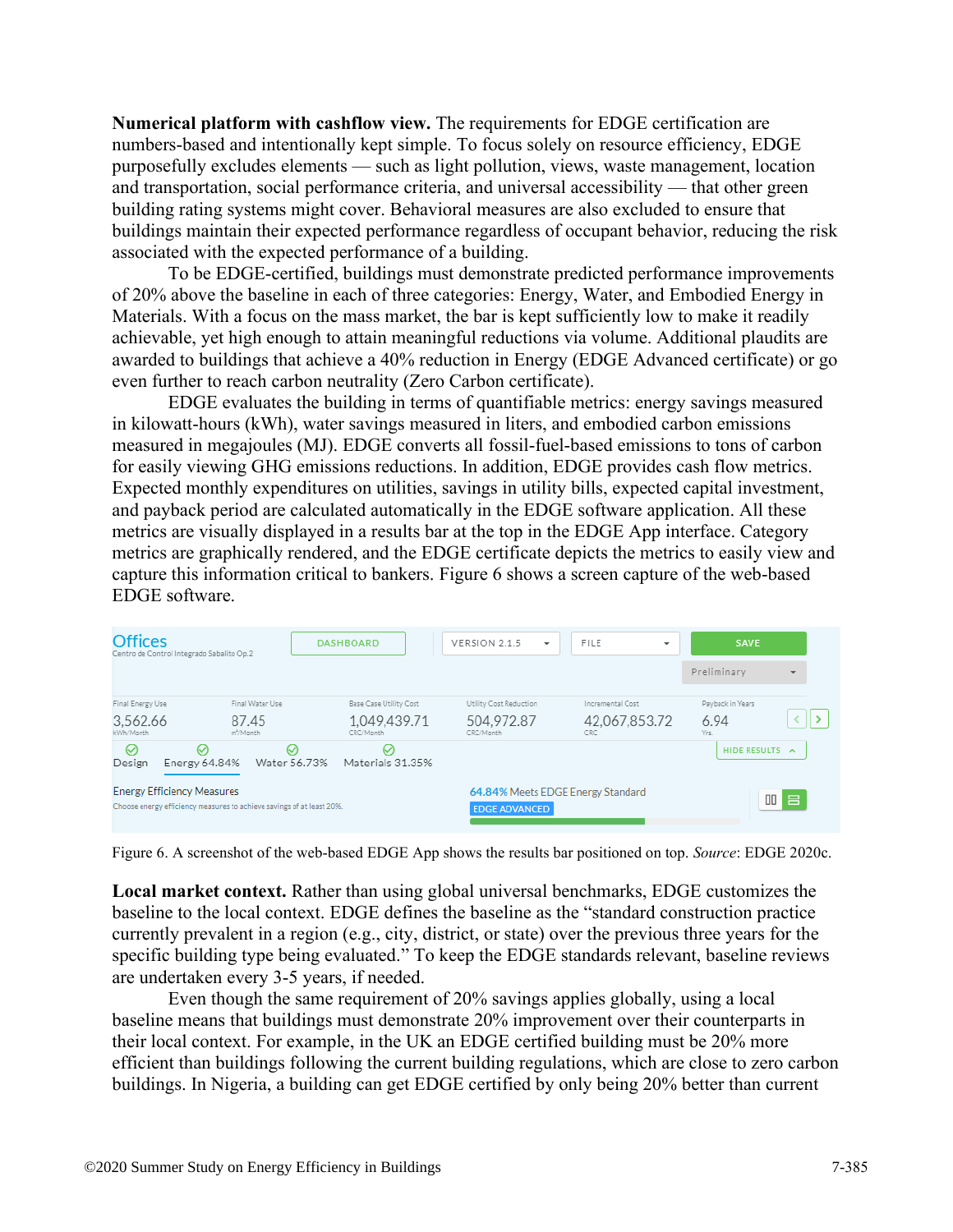local building practices due to lack of local regulations. Thus, an EDGE certified building in each country is advancing the standards of construction based on the local context.

EDGE also incorporates different baselines for homes for different income categories. Energy and water consumption are not the same for low-income and high-income housing projects; the EDGE baselines for low-income households incorporate different assumptions such as fewer appliances and less efficient lighting.

These customizations create a more equitable baseline for each location. It also helps jurisdictions deploy EDGE to meet their NDCs (nationally determined contributions) under the Paris Agreement which are also based on their local context. Further, this helps FIs easily distinguish green buildings from the average local building stock.

**Stakeholder consultations.** EDGE parameters are determined in consultation with local industry stakeholders and experts. For example, prior to launch in South Africa, the EDGE baseline was analyzed by a Technical Working Group convened by the Green Building Council of South Africa. In China, IFC collaborated with the Center of Science and Technical and Industrialization Development associated with the Ministry of Housing and Urban Development, resulting in formally recognized alignment between EDGE and China's national labeling system, "Three Star" (EDGE 2020b). IFC has similarly worked with many national and local governments such as Bangladesh, Brazil, India, and Peru which deploy incentives for developers who are certifying with EDGE (EDGE 2020d). The baseline parameters are typically revisited during the 3-5 year update cycle; occasionally, mid-cycle updates are performed if new standards are being implemented in a particular country or city or if expert input is received on a particular parameter which necessitates an update. Based on feedback from users, updates to calculators, measures, languages, and new features are undertaken continuously and released every two weeks.

**Standardized certification.** The certification process and platform are designed to be userfriendly. An international standard enables democratization of expertise, simplifying it sufficiently to give access to the lower end of the market. Highly specialized training is not necessary to use the EDGE system. Banks can train internal staff to perform and review EDGE evaluations.

**Third-party rating of the physical asset.** EDGE certification requires an on-site evaluation of the physical asset properties of buildings using third-party auditors to verify that measures have been installed. The work of auditors is audited by Certifiers. IFC in turn performs audits of certification partners. The multiple levels of checks reduce risk for financial institutions.

#### **One-stop shop with a free, online platform.** A singular EDGE platform serves three purposes:

- 1. Establishes a standard against which buildings are measured,
- 2. Provides a free software platform in seven languages that project teams can use from registration through certification, and
- 3. Serves as a certification system.

In other words, project teams can perform all steps—determine the requirements applicable to their project, conduct a self-assessment online, select efficiency strategies, conduct project performance analysis, and take their projects from registration to certification—all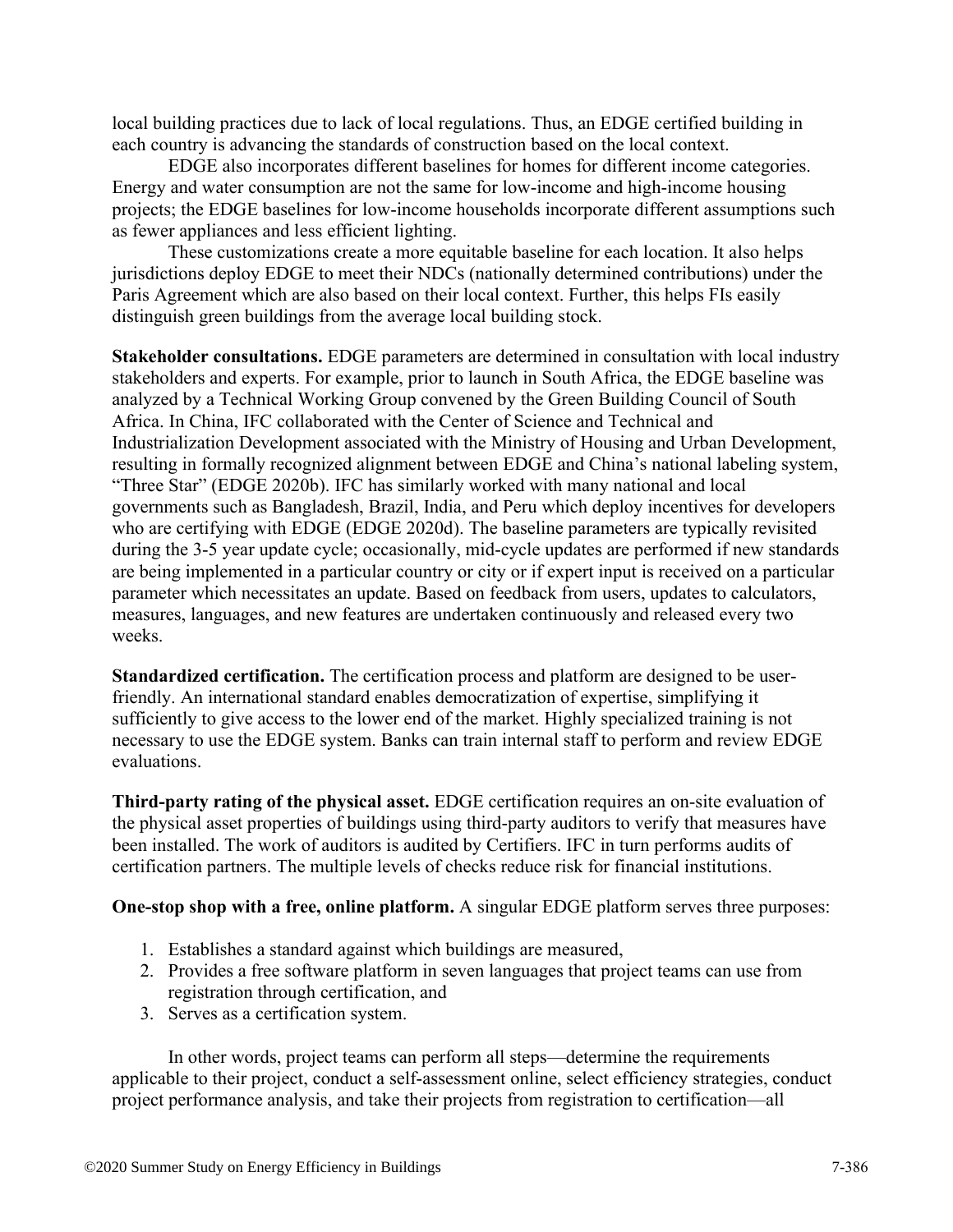without leaving the free EDGE online platform. The web-based interface provides ease of availability, addresses numerous challenges of access and data review by multiple parties, and removes the hurdle of the cost of tools. This results in a significantly streamlined certification process, and savings in time and cost for the project team.

The predictability of the process and associated cost also reduces risk for FIs making lending decisions based on the expected outcomes.

**Effective reporting.** With the entire process conducted online and all data stored in a central database, the EDGE online platform facilitates more effective reporting, including GHG emissions and expected savings, minimizing the need for FIs to deal with the building's details.

**Metrics-driven.** The metrics-driven EDGE program is designed for construction finance as well as green mortgages. The EDGE program provides a standard that global capital markets accept, with an aggressive focus on GHG requirements and resource efficiency rather than general sustainability. It provides a singular focus on the carbon reduction metric to help meet global carbon commitment goals.

**Alignment with global financial standards.** EDGE is recognized by several international financial and disclosure standard-setting bodies.

- The International Capital Markets Association (ICMA) recognizes EDGE as one of the qualifying certification systems in its Green Bond Principles, which are a set of guidelines recommended for issuing a green bond (ICMA 2019).
- The Climate Bonds Initiative includes EDGE as a qualifying certification system to achieve the Climate Bonds Standard and Certification Scheme, which is used to prioritize investments that contribute to addressing climate change. EDGE fulfills the requirements for both residential and commercial criteria (Climate Bonds Initiative 2020a, 2020b).
- GRESB is the global standard for Environmental, Social, and Governance (ESG) benchmarking for the real estate sector and is used by property developers and investors to obtain disclosure data on the performance of their investments. EDGE can be used to qualify for a GRESB Score when completing the GRESB Real Estate Assessment or the GRESB Developer Assessment (GRESB 2020).
- EDGE was used as the cornerstone of a series of trainings titled "Investment Readiness for Green Finance Mechanisms" by the multi-stakeholder agency UNWTO (2020).
- EDGE is an implementing platform for the Zero Carbon Buildings for All program of the World Resources Institute (WRI) under the UN Secretary General's initiative, as well as WRI's Building Efficiency Accelerator (WRI 2019).

**Research and evidence program.** EDGE is in the process of starting a new program in collaboration with the UK government to research the benefits of green buildings and green financing for the entire value chain. Using this program, IFC intends to better communicate the outcomes of the EDGE program for wider adoption of green buildings globally.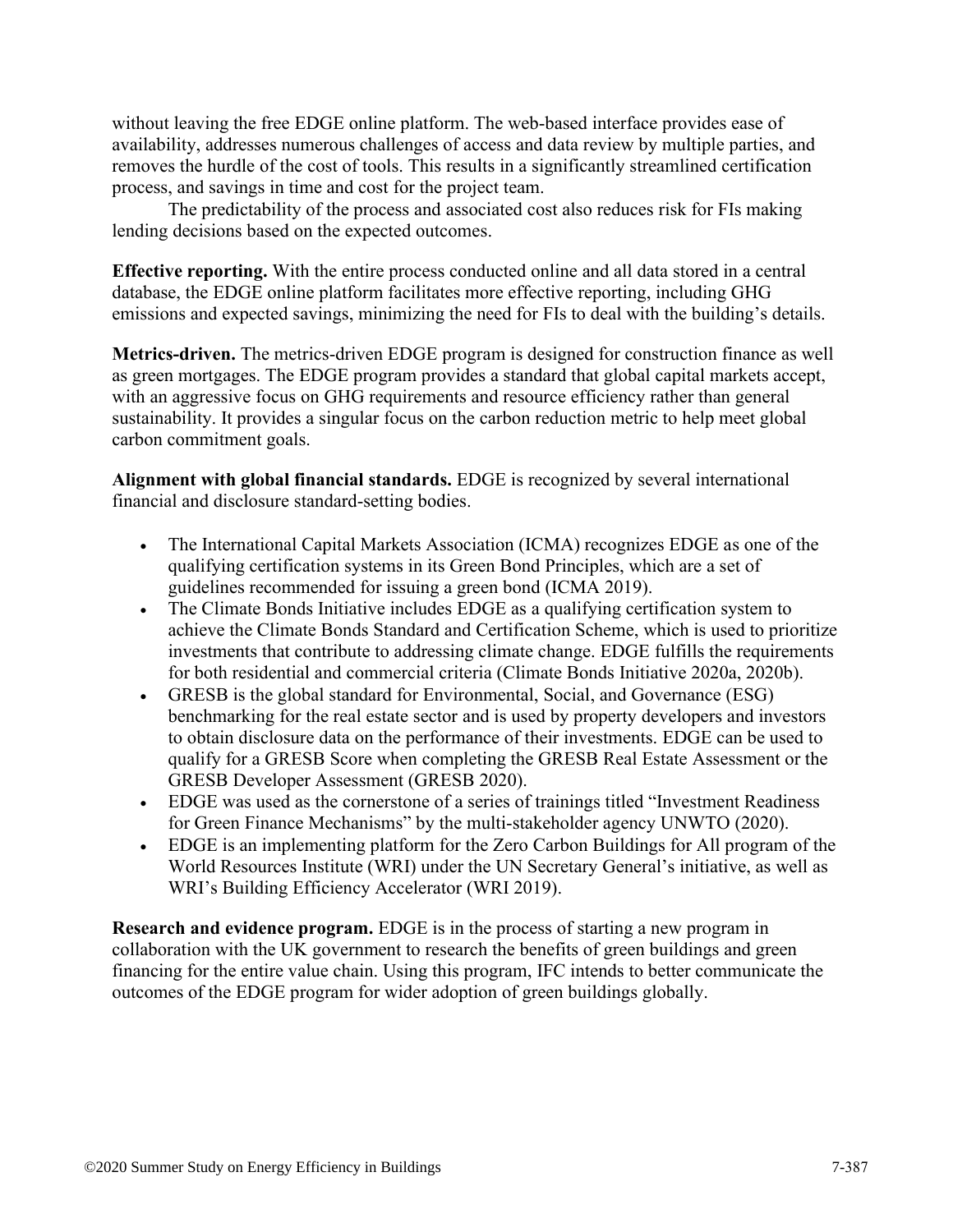## **How EDGE is Implemented**

IFC is responsible for creating and providing the EDGE platform and setting global policy. This work is funded mainly by international donors and to some extent by a portion of the certification and training fees. Meanwhile, EDGE has partnered with the largest global network of independent certification partners who engage directly with the market to implement EDGE. EDGE is offered globally by GBCI (the certification arm of USGBC) as well as the Sphera-SGS consortium. Certain countries have local certification providers—India, Indonesia, Philippines, Nigeria, Ghana, South Africa, Colombia, and Costa Rica. Local EDGE auditors and experts are also part of the EDGE ecosystem. The EDGE software application has been translated into several local languages including Spanish, Bahasa (Indonesia), Vietnamese, Chinese, Portuguese, and French to reach a wider audience of users and implementers.

EDGE has also partnered with the World Green Building Council and Architecture2030 and aligned its platform with their goals to meet zero carbon emissions in new construction by 2030.

EDGE has also established partnerships with several development FIs (Inter-American Development Bank, European Bank for Reconstruction and Development, European Investment Bank, Asian Development Bank, and the UK's CDC Group) as well as global private sector investors (e.g., HSBC and Standard Chartered). These partnerships ensure uniformity in global standards to serve clients across various FIs.

# **The Impact of EDGE**

Since its launch in 2015, EDGE has established a significant global footprint with over 12 million m² of certified space and another 16 million m² registered for certification across 75 countries. Table 2 summarizes the global impact of EDGE as of June 2020.

|                   | Floor space       |         |                     |           | Countries | Countries with   |
|-------------------|-------------------|---------|---------------------|-----------|-----------|------------------|
|                   | registered        | Energy  | <b>GHG</b>          |           | where     | <b>EDGE</b>      |
| Floor space       | for               | savings | savings             | Homes     | EDGE is   | certified/regist |
| certified         | certification     | (MWh/   | (tCO <sub>2</sub> / | certified | available | ered projects    |
| (m <sup>2</sup> ) | (m <sup>2</sup> ) | vear)   | year)               | (number)  | (number)  | (number)         |
| 12,088,575        | 16,499,851        | 448,362 | 222,001             | 83,631    | 170       | 75               |

Table 2. The global impact of EDGE as of June 2020

*Source*: IFC EDGE online tracker and internal database.

Data gathered from EDGE projects has been a key factor in convincing FIs in emerging markets that the cost to build green is much lower than previously thought. For example, Capital House in Vietnam reports a 3x increase in sales volume for their low-cost housing due to EDGE certification, while the upfront increase in capital expenditures was only 1% of total construction costs (Cairncross and Naicker 2020, 40). The developer won the Financial Times Transformational Business Award for their efforts to catalyze the green building market in Vietnam. Similarly, International Housing Solutions in South Africa found that three EDGEcertified developments demonstrated impactful cost savings for the residents at less than 1% (0.25-0.8%) incremental cost. Table 3 shows data from smart meters for energy and water compared to a previous, non-certified development of very similar design. The EDGE-certified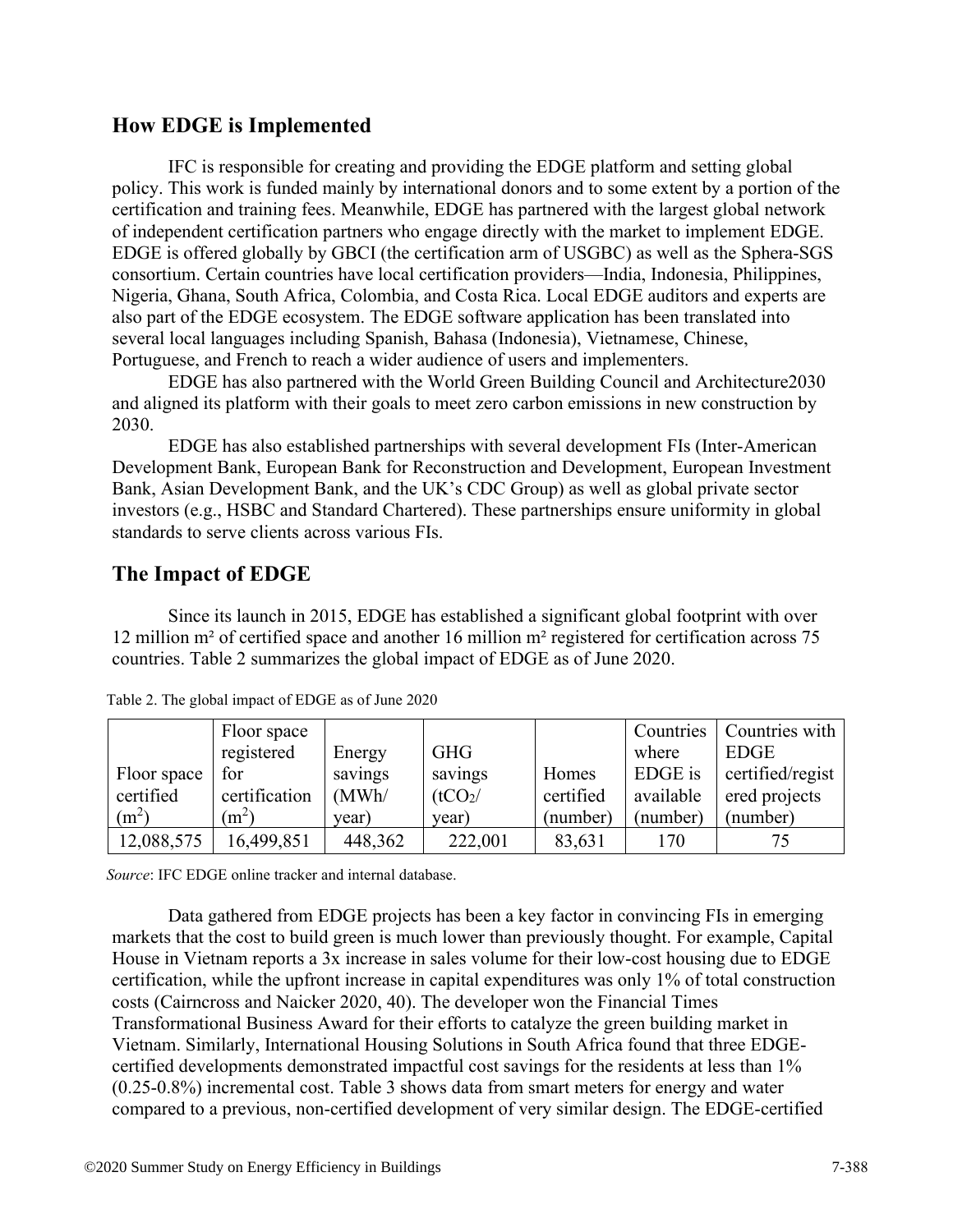units showed high savings which in some instances translated to nearly one month of rent over the course of the year (Cairncross and Naicker 2020, 40).

|                                                                 | Ravenswood | Candlewood | Goedeberg |
|-----------------------------------------------------------------|------------|------------|-----------|
| Actual consumption figures (kWh)                                | 107        | 219        | 75        |
| kWh savings compared to a previous<br>non-certified development | 54%        | 68%        | $41\%$    |
| Total savings per year (\$)                                     | \$128      | \$181      | \$338     |

Table 3: Energy consumption and savings for three EDGE-certified developments in South Africa

*Source*: Cairncross and Naicker 2020, 40.

Bancolombia was named the most sustainable bank in the world by the Dow Jones Global Sustainability Index in 2019, in part due to their EDGE-focused green buildings investment program funded by the country's first green bond (Dinero 2018). Bancolombia is just one example of a growing list of investors providing incentivized loans to developers and end buyers of green buildings, as a way of attracting institutional investors, capturing a larger market share, and gaining marketing exposure. Multiple other commercial banks, such as Davivienda in Colombia and Banco Pichinca in Ecuador, are now offering lower rate green mortgages or lower interest rate construction finance for EDGE-certified homes and buildings.

Also, many cities and governments are offering tax or other types of fiscal or non-fiscal incentives for EDGE-certified buildings to help scale up green buildings.<sup>4</sup> For example, Bangladesh is offering a discounted financing rate, Kenya is offering tax exemption, Cusco in Peru is offering a height bonus incentive, Lima is offering extra Floor Area Ratio (FAR), and Colombia is offering VAT exclusion and income tax deduction for EDGE-certified buildings.

Such initiatives have markedly increased the number of green building projects in these countries. Colombia is a case study of how rapidly green buildings can take off when all stakeholders utilize a finance-focused system like EDGE. When IFC started working with CAMACOL, the Colombian Chamber of Construction, to launch EDGE in 2017, the country had only one certified residential building, other certified buildings being largely offices and few retail buildings (GBIG 2020). In 2016, IFC's client Bancolombia launched the country's first green bond—a growing capital markets instrument for climate action—for \$117 million, followed by a second bond for \$100 million that was oversubscribed by 2.8 times, attracting 72 new investors (Piza 2019). IFC also provided technical assistance and incentivized loans to developers, which enabled green mortgages. Today, Colombia has 1.4 million m² of certified green residential space, growing at 324% since 2018, as seen in Table 4.

|  |  | Table 4. Yearly EDGE-certified residential space in Colombia |  |
|--|--|--------------------------------------------------------------|--|
|  |  |                                                              |  |

|                                             | 2018    | 2019 | 2020 | Total                             | $%$ Change |
|---------------------------------------------|---------|------|------|-----------------------------------|------------|
| EDGE-certified residential<br>space $(m^2)$ | 201,935 |      |      | $396,022$   $856,271$   1,454,228 | 324%       |

*Source*: IFC EDGE online tracker and internal database.

<sup>4</sup> Typically, government financing mechanisms are available that allow for the greening of affordable housing.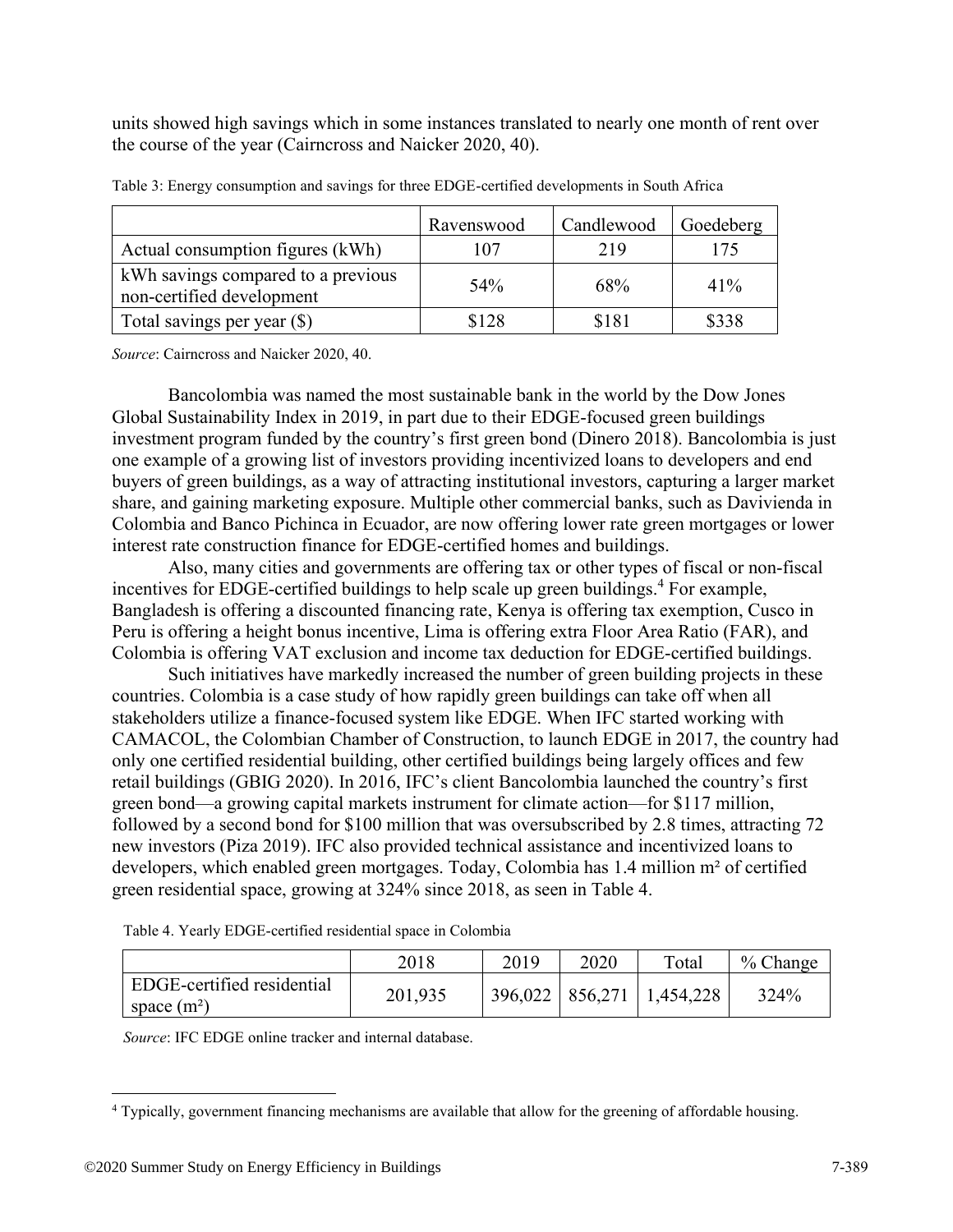A common definition of a green building, with a labeling system easily understood by investors across the globe, has led to combined investor platforms and easier finance. For example, IFC led an \$800-million platform of multiple investors for EDGE-certified warehouses developed by a European REIT, WDP (IFC 2020). HSBC invested \$130 million to refinance a portfolio of EDGE properties by IndoSpace Core in India (Economic Times 2020). The refinance will free up the developer's balance sheet to invest in new projects. Similar financing mechanisms can be structured for securitization of portfolios, freeing up cash flows for more investments.

### **In Conclusion**

Climate investments and the standards associated with them are making their way into standard protocols of investment portfolios of major financial institutions. To meet the climate challenge, financial institutions must create a mechanism to shift from simply financing buildings to financing green buildings instead. By requiring their investments to be green, financial institutions can move the mass market before too much inefficient new building stock gets built, and the related low performance gets locked in. Green investments are also a significant opportunity to generate jobs along the way, which is a mandate of many financial institutions focused on international development. To effectively rate the "greenness" of their investments, financial institutions need a green building rating system that is practical and can achieve adoption at an accelerated pace.

In response, IFC created the green building rating system EDGE to provide a simple and cost-effective rating system that can be adopted at scale. While EDGE devised a uniform global standard for simplicity, the standard is quantitative and numerically evaluates critical metrics for energy, water, and carbon savings. To ensure that EDGE-certified buildings reflect improved performance compared to their peers and can ultimately be counted towards nationally determined contributions (NDCs) to the Paris Accord, EDGE utilizes baselines customized to local market conditions in consultation with local stakeholders.

The accompanying web-based online software called the EDGE App provides a streamlined one-stop shop for the entire assessment and certification process, reducing administrative burden on the project teams and speeding up the process which can be critical in financing cycles. Besides calculating savings numerically, the EDGE App instantly calculates financial metrics meaningful for FIs. Mandatory third-party verification of the physical asset with on-site inspection reduces the risk to FIs.

The EDGE program has only reached 5% of its capacity, with promise to grow and expand to more countries. With its simple, cost-effective, and streamlined approach, EDGE enables global financial institutions to contribute effectively to climate mitigation goals.

## **References**

Ade, R., and M. Rehm. 2019. "The Unwritten History of Green Building Rating Tools: A Personal View from Some of the 'Founding Fathers'." *Building Research and Information* June 2020: 1-17. [www.tandfonline.com/doi/abs/10.1080/09613218.2019.1627179?src=recsys&journalCode=r](http://www.tandfonline.com/doi/abs/10.1080/09613218.2019.1627179?src=recsys&journalCode=rbri20&)

[bri20&](http://www.tandfonline.com/doi/abs/10.1080/09613218.2019.1627179?src=recsys&journalCode=rbri20&)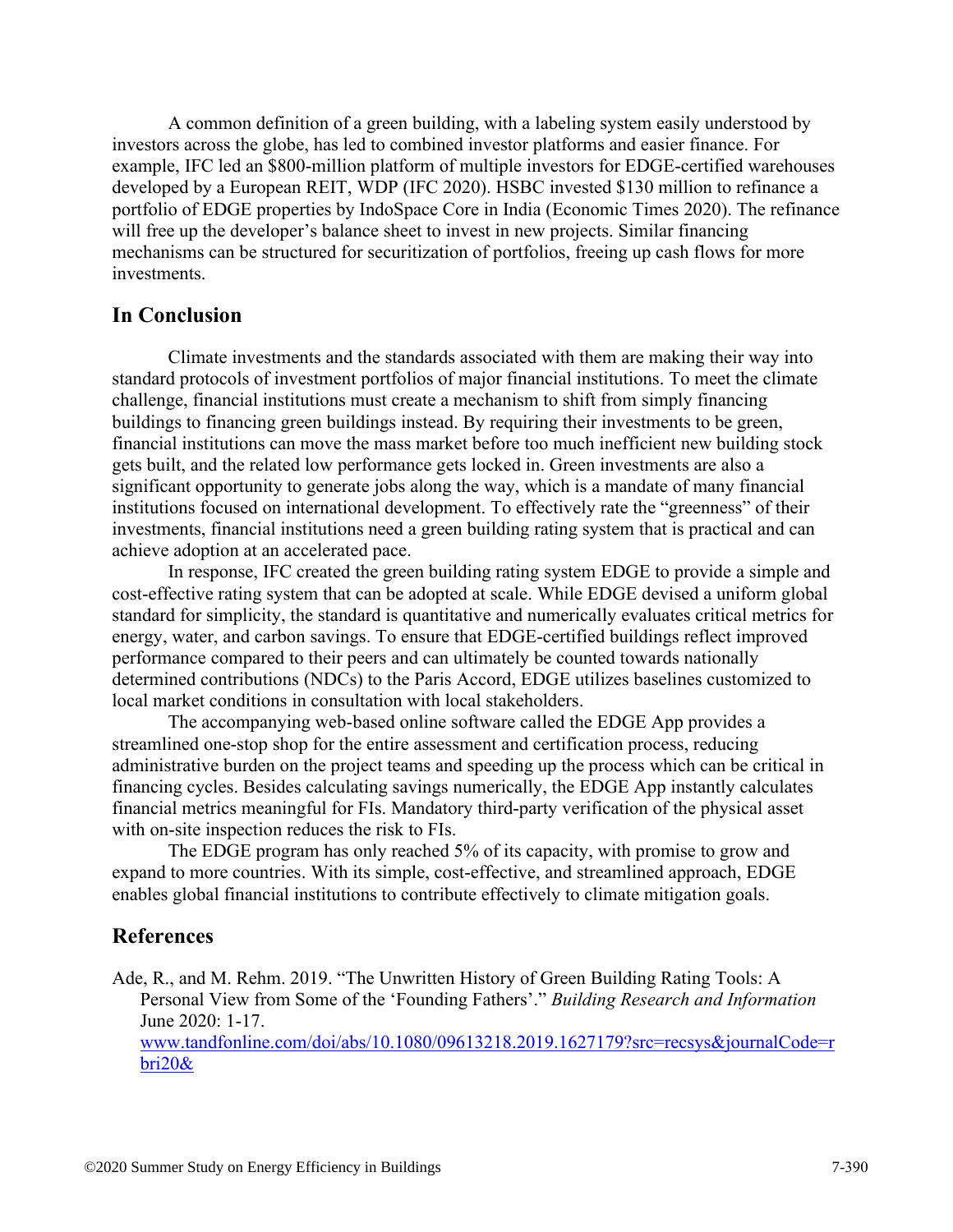- Bienkowski, B. 2017. "We're Building the Equivalent of Paris Every Week. That's a Problem." *The Daily Climate*, December 11. [www.dailyclimate.org/building-industry-climate-change](http://www.dailyclimate.org/building-industry-climate-change-carbon-footprint-2516418302.html)[carbon-footprint-2516418302.html](http://www.dailyclimate.org/building-industry-climate-change-carbon-footprint-2516418302.html)
- Cairncross, L., and E. Naicker. 2020. "Green Innovation for Long-Term Affordability." *Housing Finance International* Spring 2020: 39-44.
- Climate Bonds Initiative. 2020a. *Commercial Property Climate Bonds Certification methodology*. London: Climate Bonds Initiative. [www.climatebonds.net/files/files/Commercial%20Property%20Criteria.pdf](http://www.climatebonds.net/files/files/Commercial%20Property%20Criteria.pdf)
- Climate Bonds Initiative. 2020b. *Location Specific Criteria for Residential Buildings & Calculator*. London: Climate Bonds Initiative. [www.climatebonds.net/standard/buildings/residential/calculator](https://www.climatebonds.net/standard/buildings/residential/calculator)
- Dinero. 2018. "Bancolombia Becomes the Most Sustainable Bank in the World for the First Time." *Dinero*, September 18. [www.dinero.com.sv/en/finances/bancolombia-becomes-the](http://www.dinero.com.sv/en/finances/bancolombia-becomes-the-most-sustainable-bank-in-the-world-for-the-first-time.html)[most-sustainable-bank-in-the-world-for-the-first-time.html](http://www.dinero.com.sv/en/finances/bancolombia-becomes-the-most-sustainable-bank-in-the-world-for-the-first-time.html)
- Dodge Data & Analytics. 2018. *SmartMarket Report: World Green Building Trends 2018*. Bedford, MA: Dodge Data and Analytics. [www.construction.com/toolkit/reports/world](http://www.construction.com/toolkit/reports/world-green-building-trends-2018)[green-building-trends-2018](http://www.construction.com/toolkit/reports/world-green-building-trends-2018)
- Economic Times. 2020. "IndoSpace Core Raises Rs 1,000 Crore from HSBC to Finance Existing Projects." *Economic Times*, May 13. [economictimes.indiatimes.com/markets/stocks/news/indospace-core-raises-rs-1000-crore](https://energyshrink-my.sharepoint.com/personal/thomas_energy-shrink_com/Documents/Presentations/2020%20ACEEE/Feedback%20on%20version%201/economictimes.indiatimes.com/markets/stocks/news/indospace-core-raises-rs-1000-crore-from-hsbc-to-finance-existing-projects/articleshow/75714244.cms)[from-hsbc-to-finance-existing-projects/articleshow/75714244.cms](https://energyshrink-my.sharepoint.com/personal/thomas_energy-shrink_com/Documents/Presentations/2020%20ACEEE/Feedback%20on%20version%201/economictimes.indiatimes.com/markets/stocks/news/indospace-core-raises-rs-1000-crore-from-hsbc-to-finance-existing-projects/articleshow/75714244.cms)
- EDGE. 2020a. *Market Intelligence – Country Reports.* Washington, DC. International Finance Corporation, World Bank Group. [www.edgebuildings.com/green-building-market](http://www.edgebuildings.com/green-building-market-intelligence-country-reports/)[intelligence-country-reports/](http://www.edgebuildings.com/green-building-market-intelligence-country-reports/)
- ———. 2020b. *IFC's Green Building Program in China.* Washington, DC. International Finance Corporation, World Bank Group. [www.edgebuildings.com/china/](http://www.edgebuildings.com/china/)
- ———. 2020c. *The EDGE App.* Washington, DC. International Finance Corporation, World Bank Group. [app.edgebuildings.com](https://app.edgebuildings.com/)
- ———. 2020d. *What Popular Incentives Can Governments Put Into Place That Encourage Green Development?* Washington, DC. International Finance Corporation, World Bank Group. [www.edgebuildings.com/market-players/governments/](http://www.edgebuildings.com/market-players/governments/)
- EIB (European Investment Bank). 2020. *Climate Action*. Accessed June 27. [www.eib.org/en/about/priorities/climate-and-environment/climate-action/index.htm](https://www.eib.org/en/about/priorities/climate-and-environment/climate-action/index.htm)
- GBIG (Green Building Information Gateway). 2020. *Colombia*. GBIG. Accessed June 28, 2020. <http://www.gbig.org/places/336>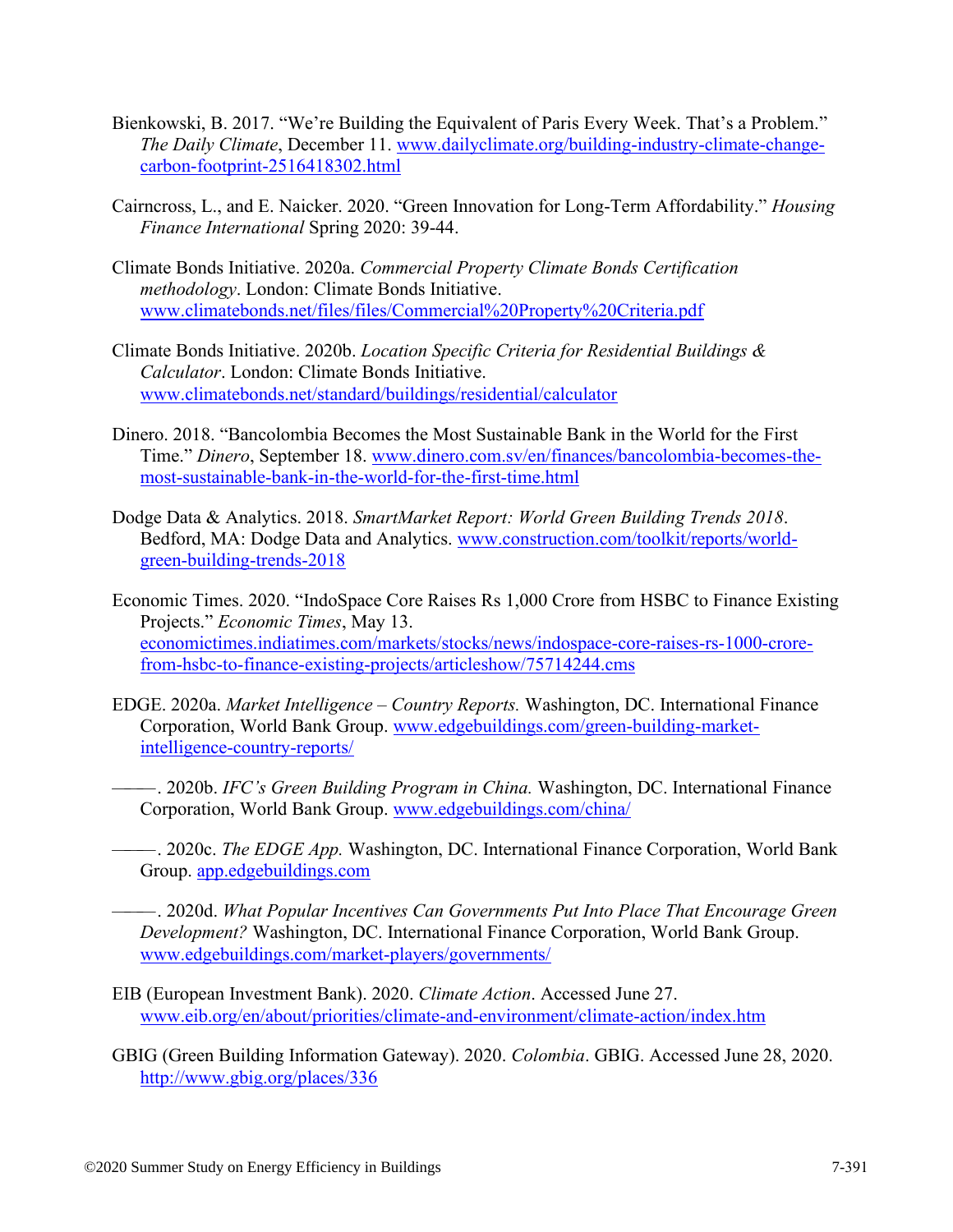- GRESB. 2020. *The GRESB Real Estate Assessment*. GRESB. Accessed June 26. [gresb.com/gresb-real-estate-assessment/](https://energyshrink-my.sharepoint.com/personal/thomas_energy-shrink_com/Documents/Presentations/2020%20ACEEE/Feedback%20on%20version%201/gresb.com/gresb-real-estate-assessment/)
- Guin, B., and P. Korhonnen. 2018. "Insulated from Risk? The Relationship between the Energy Efficiency of Properties and Mortgage Defaults." *Bank Underground*, October 16. [bankunderground.co.uk/2018/10/16/insulated-from-risk-the-relationship-between-the](https://bankunderground.co.uk/2018/10/16/insulated-from-risk-the-relationship-between-the-energy-efficiency-of-properties-and-mortgage-defaults/)[energy-efficiency-of-properties-and-mortgage-defaults/](https://bankunderground.co.uk/2018/10/16/insulated-from-risk-the-relationship-between-the-energy-efficiency-of-properties-and-mortgage-defaults/)
- ICMA (International Capital Market Association). 2019. *Suggested Impact Reporting Metrics for Green Building Projects*. Zurich, Switzerland: ICMA. [www.icmagroup.org/assets/documents/Regulatory/Green-Bonds/Resource-Centre/Final-](https://www.icmagroup.org/assets/documents/Regulatory/Green-Bonds/Resource-Centre/Final-Green-Buildings-Reporting-Metrics-March-2019-including-Reporting-Templates-200319.pdf)[Green-Buildings-Reporting-Metrics-March-2019-including-Reporting-Templates-](https://www.icmagroup.org/assets/documents/Regulatory/Green-Bonds/Resource-Centre/Final-Green-Buildings-Reporting-Metrics-March-2019-including-Reporting-Templates-200319.pdf)[200319.pdf](https://www.icmagroup.org/assets/documents/Regulatory/Green-Bonds/Resource-Centre/Final-Green-Buildings-Reporting-Metrics-March-2019-including-Reporting-Templates-200319.pdf)
- IEA. 2018. *2018 Global Status Report: Towards a Zero-Emission, Efficient and Resilient Buildings and Construction Sector*. IEA. [globalabc.org/sites/default/files/2020-](http://globalabc.org/sites/default/files/2020-03/2018_GlobalAB_%20Global_Status%20_Report%20_English.PDF) 03/2018 GlobalAB %20Global Status%20 Report%20 English.PDF
- ———. 2019. *2019 Global Status Report for Buildings and Construction: Towards a Zero-Emission, Efficient and Resilient Buildings and Construction Sector.* **IEA.** [webstore.iea.org/2019-global-status-report-for-buildings-and-construction](https://energyshrink-my.sharepoint.com/personal/thomas_energy-shrink_com/Documents/Presentations/2020%20ACEEE/Feedback%20on%20version%201/webstore.iea.org/2019-global-status-report-for-buildings-and-construction)
- ———. 2020. *Tracking Buildings 2020*. Paris: IEA. [www.iea.org/reports/tracking-buildings-2020](http://www.iea.org/reports/tracking-buildings-2020)
- IFC (International Finance Corporation). 2016. *Climate Investment Opportunities in Emerging Markets: An IFC Analysis.* Washington, DC: International Finance Corporation, World Bank Group. [www.ifc.org/wps/wcm/connect/59260145-ec2e-40de-97e6-3aa78b82b3c9/3503-IFC-](http://www.ifc.org/wps/wcm/connect/59260145-ec2e-40de-97e6-3aa78b82b3c9/3503-IFC-Climate_Investment_Opportunity-Report-Dec-FINAL.pdf?MOD=AJPERES&CVID=lBLd6Xq)[Climate\\_Investment\\_Opportunity-Report-Dec-](http://www.ifc.org/wps/wcm/connect/59260145-ec2e-40de-97e6-3aa78b82b3c9/3503-IFC-Climate_Investment_Opportunity-Report-Dec-FINAL.pdf?MOD=AJPERES&CVID=lBLd6Xq)[FINAL.pdf?MOD=AJPERES&CVID=lBLd6Xq](http://www.ifc.org/wps/wcm/connect/59260145-ec2e-40de-97e6-3aa78b82b3c9/3503-IFC-Climate_Investment_Opportunity-Report-Dec-FINAL.pdf?MOD=AJPERES&CVID=lBLd6Xq)
- ———. 2019a. *Green Buildings: A Finance and Policy Blueprint for Emerging Markets.*  Washington, DC: International Finance Corporation, World Bank Group. [www.ifc.org/wps/wcm/connect/a6e06449-0819-4814-8e75-903d4f564731/59988-IFC-](https://www.ifc.org/wps/wcm/connect/a6e06449-0819-4814-8e75-903d4f564731/59988-IFC-GreenBuildings-report_FINAL_1-30-20.pdf?MOD=AJPERES&CVID=m.TZbMU)[GreenBuildings-report\\_FINAL\\_1-30-20.pdf](https://www.ifc.org/wps/wcm/connect/a6e06449-0819-4814-8e75-903d4f564731/59988-IFC-GreenBuildings-report_FINAL_1-30-20.pdf?MOD=AJPERES&CVID=m.TZbMU)
- ———. 2019b. *IFC, HSBC Create First Green Bond Fund Focused on "Real Economy" Issuers in Emerging Markets.* Washington, DC: International Finance Corporation, World Bank Group[.ifcextapps.ifc.org/IFCExt/Pressroom/IFCPressRoom.nsf/0/14FEF5C7A7CACFCF852](https://ifcextapps.ifc.org/IFCExt/Pressroom/IFCPressRoom.nsf/0/14FEF5C7A7CACFCF8525840F002CA127) [5840F002CA127](https://ifcextapps.ifc.org/IFCExt/Pressroom/IFCPressRoom.nsf/0/14FEF5C7A7CACFCF8525840F002CA127)
- ———. 2020. *IFC Invests €205 Million in Warehouses De Pauw to Support Romania's Green Property Sector.* Washington, DC: International Finance Corporation, World Bank Group. [https://ifcextapps.ifc.org/IFCExt/Pressroom/IFCPressRoom.nsf/0/636C8D7F4343CC0F8525](https://ifcextapps.ifc.org/IFCExt/Pressroom/IFCPressRoom.nsf/0/636C8D7F4343CC0F85258552002569C3) [8552002569C3](https://ifcextapps.ifc.org/IFCExt/Pressroom/IFCPressRoom.nsf/0/636C8D7F4343CC0F85258552002569C3)
- IMT (Institute for Market Transformation) and Appraisal Institute. 2013. *Green Buildings and Property Value: A Primer for Building Owners and Developers*. Washington, DC: IMT and